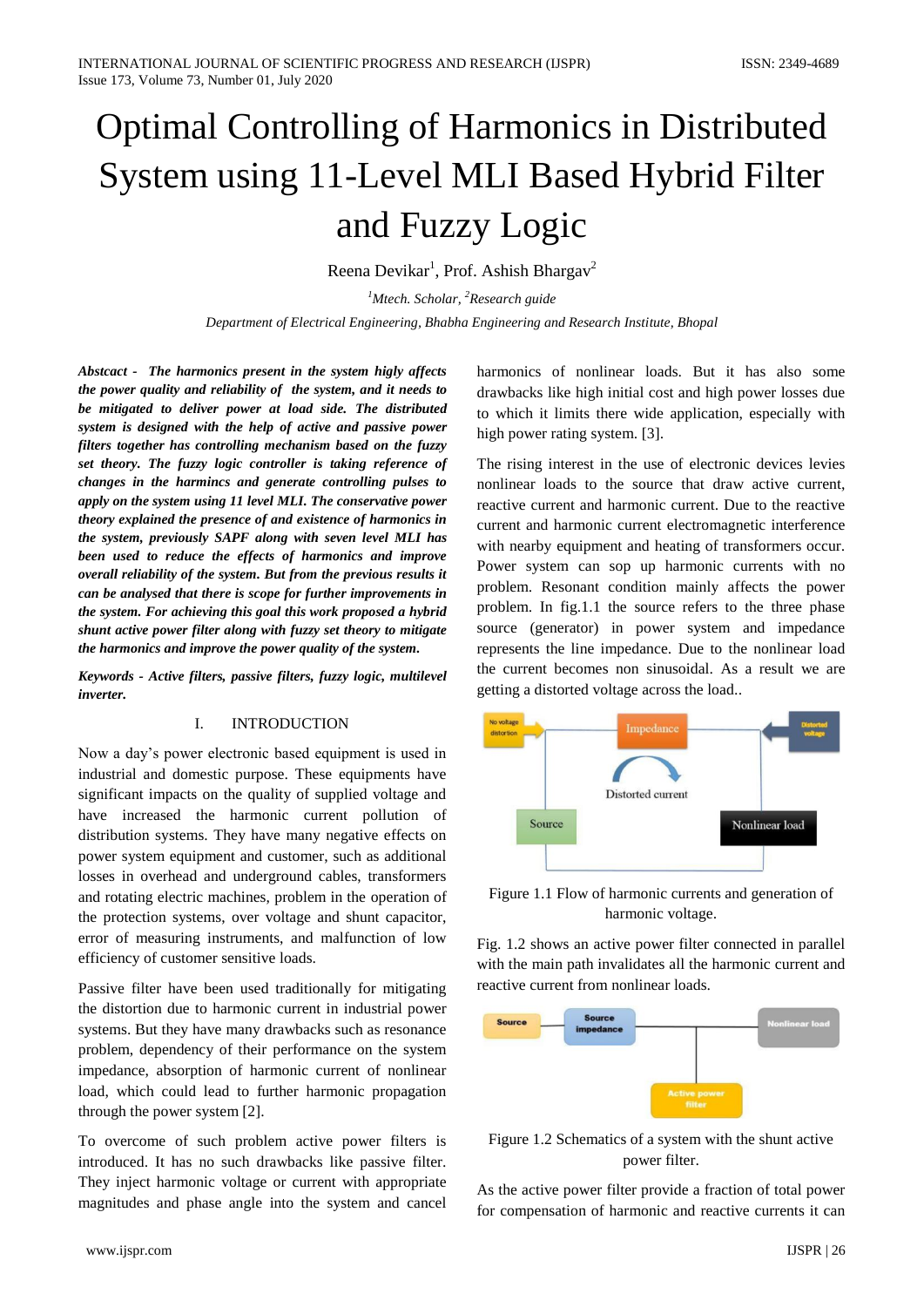have low rating which is economical. Among the various control strategies of active power filters pulse width modulation scheme is an efficient one. A hybrid power filter which is a combination of passive filter and active filter improves the resonance characteristics and reduces filter rating.

# II. PROPOSED SYSTEM

The proposed work is based on the hybrid power filter based multi level inverter topology of eleven levels controlled by fuzzy logic control as demonstrated in figure. This work is an extension of the previous 9-level SAPF based distributed system. Here the system is having fuzzy logic controller togenerae the control pulses for the multi level inverter system.

Hybrid filters are based on the combination of active filters and passive filters. Such a combination with the passive filter makes it possible to significantly reduce the rating of the active filter. The task of the active filter is not to compensate for harmonic currents produced by the thyristor rectifier, but to achieve "harmonic isolation" between the supply and the load As a result, no harmonic resonance occurs, and no harmonic current flows in the supply.

And for the harmonic reduction and elimination fuzzy logic controller is utilized. In a fuzzy logic controller, the control action is determined from the evaluation of a set of simple linguistic rules. The development of the rules

requires a thorough understanding of the process to be controlled, but it does not require a mathematical model of the system. The internal structure of the fuzzy controller is shown in Fig 2.1

A fuzzy inference system (or fuzzy system) basically consists of a formulation of the mapping from a given input set to an output set using fuzzy logic. This mapping process provides the basis from which the inference or conclusion can be made. A fuzzy inference process consists of the following steps:

Step 1:Fuzzification of input variables

• Step 2: Application of fuzzy operator (AND,OR,NOT) in the IF(antecedent) part of the rule

• Step 3: Implication from the antecedent to the consequent(THEN part of the rules)

• Step 4: Aggregation of the consequents across the rules

• Step 5: Defuzzification

The crisp inputs are converted to linguistic variables in fuzzification based on membership function (MF). An MF is a curve that defines how the values of a fuzzy variable in a certain domain are mapped to a membership value  $\mu$  (or degree of membership) between 0 and 1. Figure 2.2 Demonstrated controlling of system using fuzzy logic controller



Figure 2.1 Proposed simplified model with hybrid power filter and Fuzzy Controller with eleven level MLI.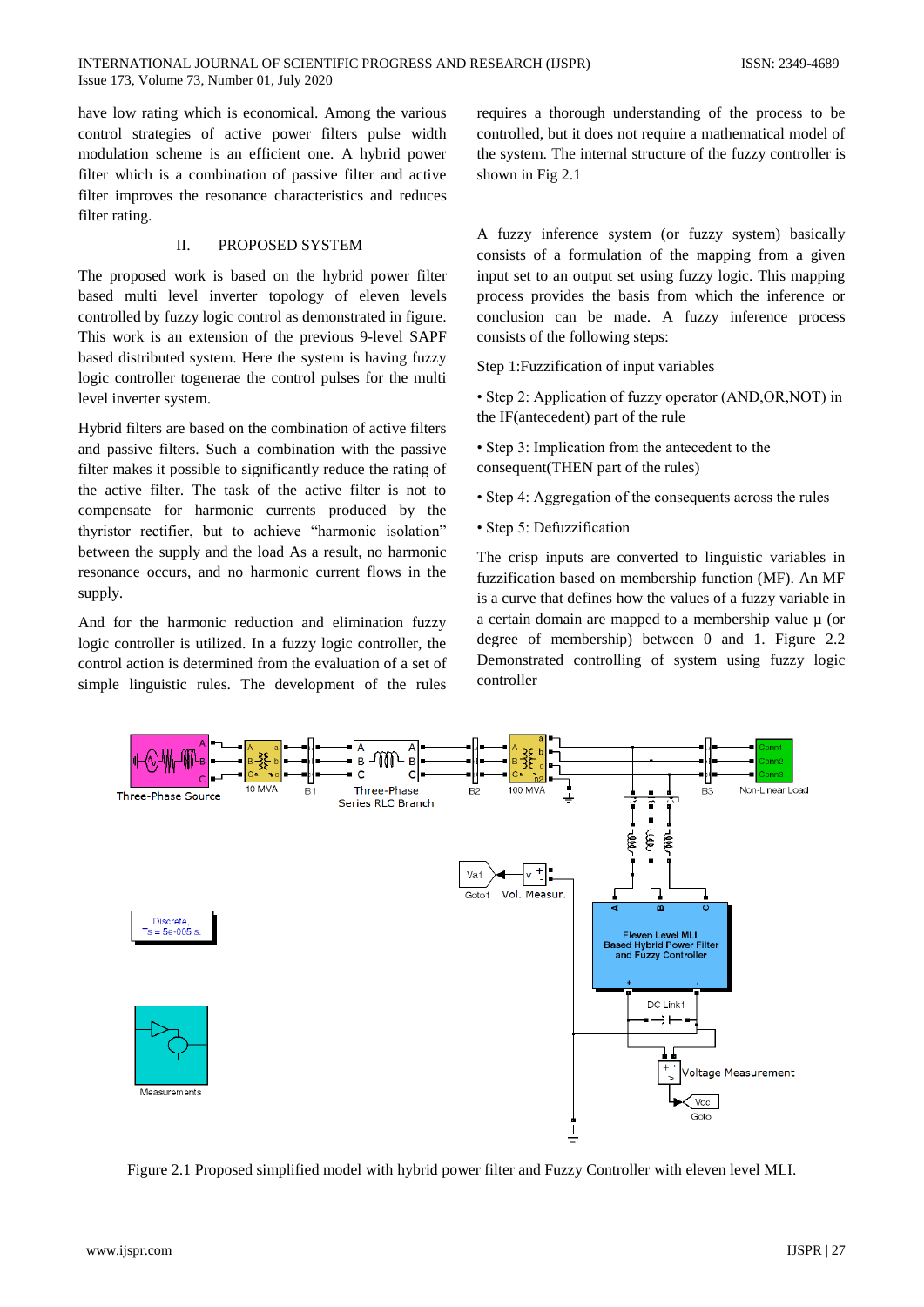

Figure 2.2 Fuzzy Logic Controlling in Proposed System

# III. SIMULATION OUTCOME

Proposed system has been implemented and Simulated on MATLAB/Simulink ISE the outcome of proposed work has been given in the below figures.

Fig. 3.1 shows the waveforms of source current and has lower harmonic presence in the waveforms. Initially the fluctuation is obvious due to initialization of the system, after some mili seconds it has been start behaving smoothly with low distortion rate.

Fig. 3.2 shows the source voltage waveforms which has also low distortion rate and compared to previous system has smooth behaviour.

Fig. 3.3 show the controlling waveforms of the eleven level MLI hybrid filter controlled by the fuzzy logic waveforms. The increased number of levels has better controlling over due to increase in number of points per cycle than previous 9 level MLI.



Figure 3.1 Source Current Waveform



Figure 3.2 Source Voltage Waveform



Figure 3.3 Eleven Level MLI Voltage Waveforms for Controlling



Figure 3.4 Load Voltage waveform



Figure 3.5 Load Current waveform



Figure 3.6 Total Harmonic Distortion (THD) 1.18%